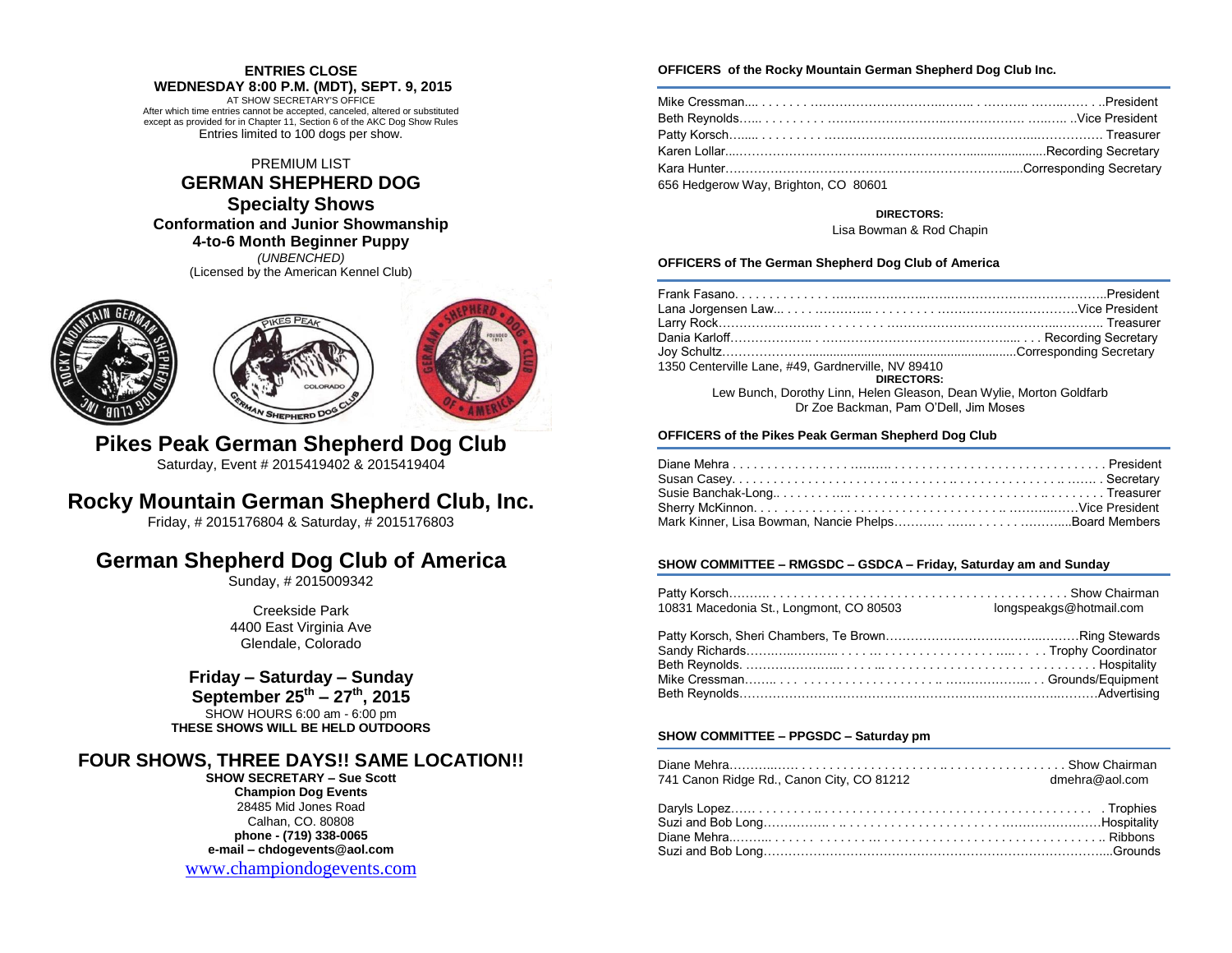#### **JUDGES**

| Friday - Conformation, Junior Showmanship                |  |
|----------------------------------------------------------|--|
|                                                          |  |
| Saturday AM - Conformation & Junior Showmanship          |  |
|                                                          |  |
| Saturday PM - Conformation & 4-to-6 Month Beginner Puppy |  |
|                                                          |  |
| Sunday - Conformation & Junior Showmanship               |  |
|                                                          |  |

#### **NOTE: Junior Showmanship – 3 shows and 4-to-6 1 show**

## **CERTIFICATION**

Permission has been granted by the American Kennel Club for the holding of this event under the American Kennel Club rules and regulations. JAMES CROWLEY, **Secretary** 



## **SHOW VETERINARIAN – ON CALL SHOW PHOTOGRAPHER**

Aspenwood Veterinary Hospital TBD – will update exhibitors in 1290 S Colorado Blvd **International Coloration** Judging Program Glendale, CO 80246 (303) 757-5646

## **AFTER HOURS EMERGENCY VETERINARIAN SERVICES**

24 Hour Veterinarian (303)366-2639 VCA Alameda East Veterinary Hospital 9770 East Alameda Ave., Denver, CO

## **CATALOG ADVERTISING**

| Half Page with one photo \$15.00                      |  |
|-------------------------------------------------------|--|
| Business Card ………………………………………\$10.00                  |  |
| All ads must be <b>CAMERA READY</b> or in Jpeg format |  |
| Deadline for all Catalog Advertising: Sept. 9, 2015   |  |

Make check payable to: Champion Dog Events **Send Camera Ready Ads and Fees to:**

Sue Scott Champion Dog Events 28485 Mid Jones Rd Calhan, CO 80808 email: chdogevents@aol.com – 719-338-0065

## **ENTRY INFORMATION:**

## **Entries are limited to 100 dogs per show**

**ENTRIES CLOSE: 8:00 P.M. (MDT) -- Wednesday, Sept. 9, 2015** at the Show Secretary's office after which time entries cannot be accepted, cancelled, altered or substituted except as provided for in Chapter 11, Section 6, AKC Dog Show Rules.

ENTRY FEES: include a \$.50 AKC RECORDING FEE and a \$3.00 EVENT FEE.

## *A SEPARATE ENTRY FEE IS REQUIRED FOR ENTRY IN EACH SPECIALTY SHOW*

\$25.00 for the FIRST ENTRY of each dog in Regular Class \$18.00 for Puppy & Bred-by-Exhibitor Classes \$18.00 for each additional entry of the same dog \$15.00 for Junior Showmanship (free if second entry) \$18.00 for Non Regular Classes – (Veterans) \$15.00 for 4-6 Month Beginner Puppy Classes

## **NOTE:**

**Junior Showmanship classes not offered at PPGSD show on Saturday 4-to-6 Month Beginner Puppy classes only offered at PPGSD show on Saturday Twelve to Eighteen Month Classes are adult classes and require an adult entry fee**

Make all checks payable to: **Champion Dog Events**

See page 4 for online/credit card entry options.

Mail to: Sue Scott, Show Secretary, Champion Dog Events, 28485 Mid Jones Rd, Calhan, CO 80808

A judging schedule will be mailed to each entrant as soon as practical after closing of entries. For information concerning entries, the Show Secretary can be contacted at:

> by phone: (719) 338-0065 -- (weekdays) scan and send by e-mail[: chdogevents@aol.com](mailto:chdogevents@aol.com) website[: www.championdogevents.com](http://www.championdogevents.com/)

"A Recording Fee of 50 cents and a \$3.00 event fee will be required for each dog entered at any Licensed or Member Club show or Obedience Trial. This Recording Fee is to be collected by the show giving Club and paid to the American Kennel Club. If a dog is entered in more than one class in the show, the Recording Fee is to be collected on the first entry only." (Chapter 11, Section 2, AKC Dog Show Rules).

**CANADIAN EXHIBITORS MUST SUBMIT ENTRIES WITH CHECKS DRAWN ON U.S. ACCOUNTS OR WITH INTER-NATIONAL MONEY ORDERS IN U.S. FUNDS.**

Entry fee will not be refunded in the event that a dog is absent, disqualified, excused by Veterinarian or Judge or barred from competition by action of the Show Committee.

**Post Dated Checks & Returned Checks** do not constitute a valid entry fee. The Show Secretary will add a \$25.00 collection fee to the amount of each returned check. Subsequent returned checks from the same exhibitors may result in their being put on a CASH ONLY basis.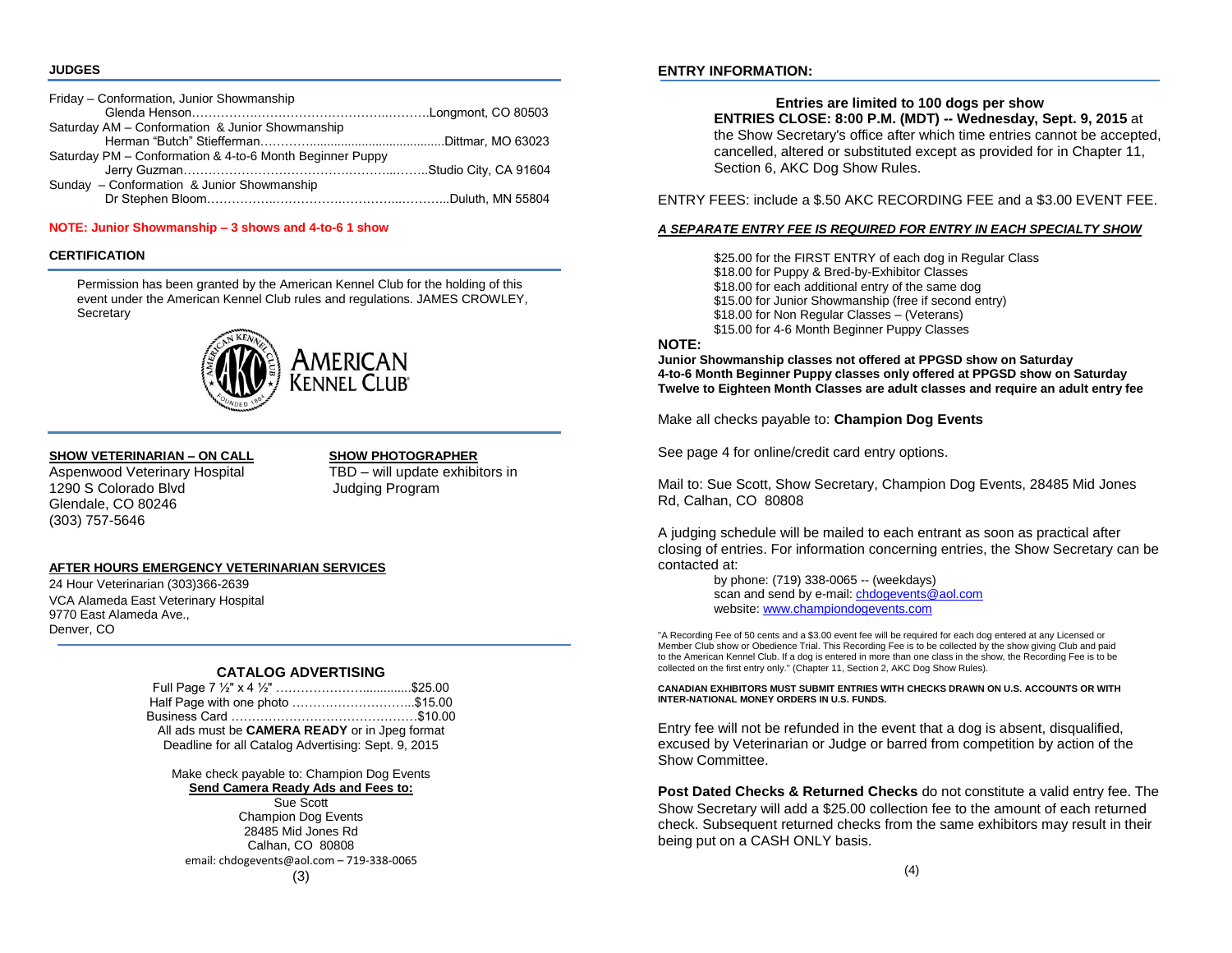No entry shall be made and no entry shall be accepted which specifies any condition as to its acceptance.

No entry fees will be refunded if the Show cannot open or be completed by reason of riots, civil disturbances, fire, extreme and/or dangerous weather conditions, an Act of God, public emergency, act of a public enemy, strikes and/or any other cause beyond the control of the Club or the Show Secretary.

Entries will not be accepted without fees or signatures. There will be **no refunds**  for duplicate entries. Changes, additions or corrections to entry forms must be received in writing via postal or email prior to close of entries. Those received by telephone are not acceptable.

No dog wrongly entered in a class may be transferred to another class (except in case of wrong sex), nor can a dog be withdrawn after entries have closed. The owner or agent assumes all responsibilities for wrong or incomplete information of the entry blank.

Owners are responsible for errors in making out entry forms, whoever may make such errors, and no entry fee will be refunded in event of such errors or cancellation of entries after the published closing date.

Entries must be made on an Official AKC entry form or photocopy of the Official AKC entry form with the Agreement and Rules on the reverse side or they cannot be accepted.

Confirmation of Entry will be sent to the email address(s) on the Official AKC entry form within 48 hours of receipt, if you do not receive email confirmation promptly please contact show secretary. Judging Schedule will be sent after close of entries.

Confirmation of Entry and Judging Schedule will be sent via postal mail to the address on the on Official AKC entry form after the closing date, only if no email address is listed or requested.

All Show results will be posted o[n www.championdogevents.com](http://www.championdogevents.com/) as soon as possible after the close of the show.

## **SPECIAL ENTRY SERVICES**

**Telephone entry service:** CALL THEM FOR INFORMATION. BEST IN SHOW ENTRY SERVICE . . . . . . . . . . . 1(800)247-7005 Entry Line (toll free) ENTRIES ON TIME.. . . . . . . . . . . . . . . . . . . . . . . 1(800)992-8955 Entry Line (toll free)

**SHOW SECRETARY – Sue Scott. . . . …….. . . . (719) 338-0065** (Show Secretary charges a \$4.00 additional fee for each dog entered via phone)

**Online Entries** at [www.championdogevents.com](http://www.championdogevents.com/) There is an additional fee of \$3.00 per dog for online entries using PayPal.

## **EXHIBITOR INFORMATION:**

Dogs need be present only for scheduled judging and will be released if not needed for further judging.

Dogs must be ready for judging. Neither the Club nor its Show Secretary will be responsible or obligated to furnish any service for notifying exhibitors or their agents of Breed or Class Judging. Judges need not wait for any dog holding up a class**. Owners or agents alone are responsible for the presence of their dogs in the judging rings.**

The show giving Club, the Show Secretary, their agents, employees, etc. assume no responsibility for any loss, damage or injury sustained by exhibitors, handlers, or to any of their dogs or property while at or on the show grounds, or in transit to or from the show. And furthermore assumes no responsibility for injury to children.

The hosting club will exercise every precaution for the safety of dogs exhibited, but it must be understood that neither the club, site or show secretary will be responsible for any injury, damage, or loss. It is understood that all dogs at this show are in the care and custody of the owners or owner's agents during the entire show weekend.

There shall be no drilling or intensive /abusive training of dogs on the show grounds.

Dogs must be in control at all times. This includes the use of Flexi leashes.

Exhibitors are required to clean up after the dogs that they are exhibiting or which are under their care or control. This requirement includes both while in the ring or at any location on our show site. Clean up tools and supplies will be available at each ring and at other convenient locations through-out the show grounds.

Exhibitors should follow their veterinarian recommendations to assure their dogs are free of internal and external parasites, any communicable diseases and have appropriate vaccinations.

**Parents are solely responsible for their children, and are expected to keep them supervised and controlled at all times for their own safety.**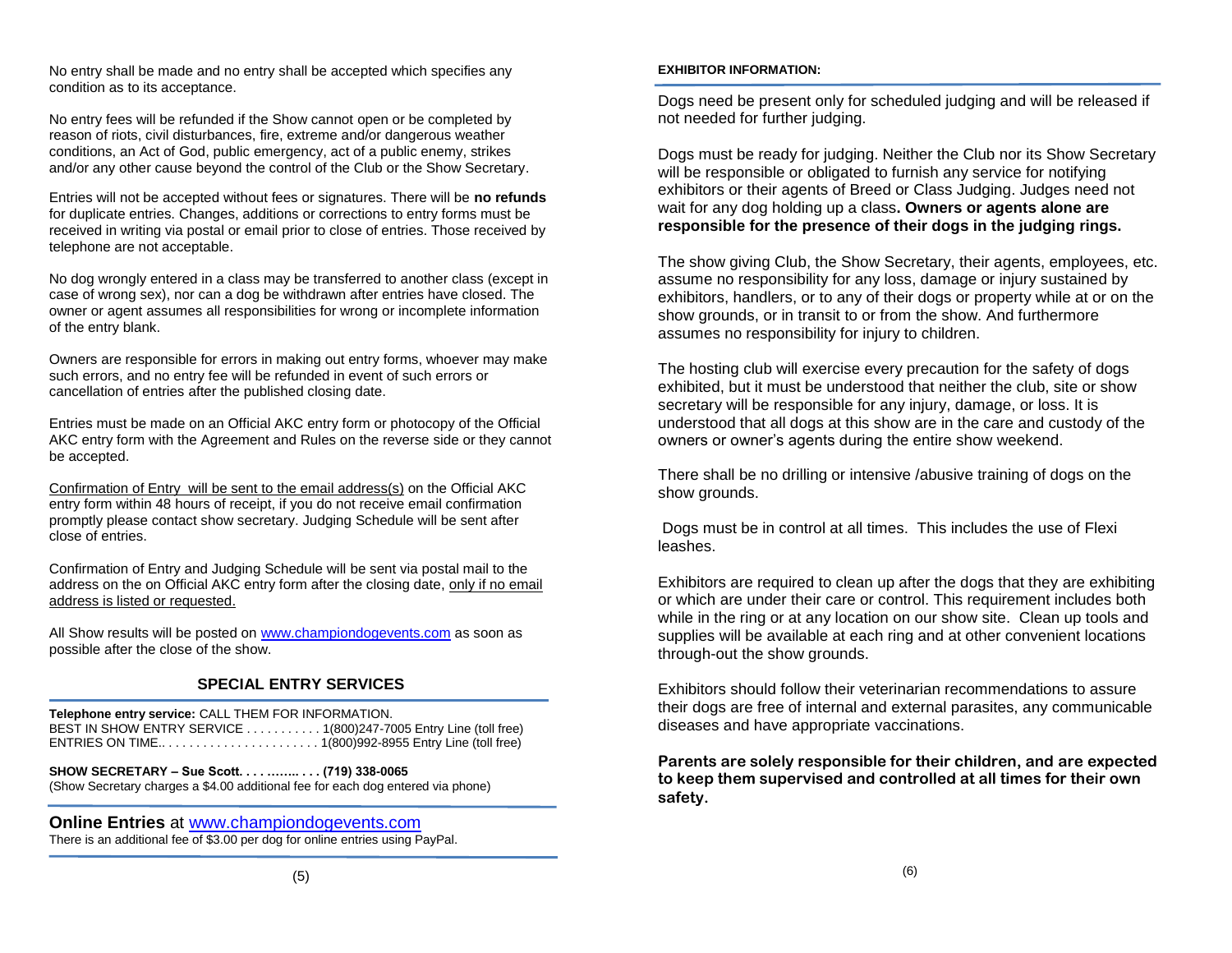## **ROUTES TO THE SHOW:**

From the North: Take I-25 S to I-70 East exit 214B toward Limon. Merge on to Colorado Blvd/CO-2S Exit 276B. Go approx. 5.1 miles and turn left onto E. Virginia Ave. StayBridge Suites (host hotel) is approx. 1 block east, the park (show site) is 0.2 mi east and on the right side of the street.

From the South: Take I-25 N to S Colorado Blvd/CO2 N via exit #204. Go North 1.7 miles. Turn right at E. Virginia Ave. StayBridge Suites (host hotel) is approx. 1 block east, the park (show site) is 0.2 mi east and on the right side of the street.

## **SHOW SITE INFORMATION:**

All regulations governing the use of this facility, and all regulations and decisions of the Show Committee of this show giving club on this day will be strictly enforced, including and not recorded in this Premium List.

Exhibitors and handlers will be held responsible for clean conditions in and around their crates and set up area.

Exhibitors are responsible for cleaning up after their own dogs AT ALL TIMES. Dumping of dog food or grooming residue into the restroom sinks and toilets is strictly prohibited!

NO dogs will be allowed in the restrooms.

Parents are solely responsible for their children, and are expected to keep them supervised and controlled at all times for their own safety.

All persons entering this dog show/event, hereby waive any claim for damages against the German Shepherd Dog Club of America, Pikes Peak German Shepherd Dog Club, Rocky Mountain German Shepherd Dog Club, it's members or the show secretary in the event a motor vehicle must be entered to rescue a dog from overheating or suffocation due to improper ventilation. The club(s) is solely responsible for determining if the said animal is in distress.

**Please note this show site does NOT have space for RVs**

**HOTELS & MOTELS – Please verify rates/fees when making reservations**

## **HOST HOTEL:**

**StayBridge Suites. ................................................. (303) 321-5757** 4220 East Virginia Avenue, Glendale, CO

A one time \$10.00 non-refundable pet fee will be charged per room, per night. Please confirm with hotel that this is still the current fee when making your reservation as things sometimes change.

\*\*Please mention the RMGSD Show when making reservations at the host hotel. A block of rooms has been reserved for our use, but must be reserved prior to **August 25, 2015.**

Note: Denver is having a "Beer Festival" and reservations will be difficult to come by for hotels that weekend, please make arrangements early.

HomeStead Studio Suites Hotel .............................. (303) 388-3880 4444 Leetsdale Drive, Glendale, CO 80246 Doubletree Hotel .......................................................(303) 321-3333 3203 Quebec Street, Denver CO 80207

RMGSD Show Committee will exercise its right to suspend any person from all AKC privileges for conduct prejudicial to the best interests of purebred dogs which includes abuse of a motel/hotel facility (Chapter 7, Section 1 of the *Rules Applying to Registration & Discipline*).

Some hotels have a limit on the number of dogs accepted. When making reservations, please inquire into dog fees and tell them you are in town for the dog show to be eligible for dog show rates, if applicable.

You are **REQUIRED** to clean up the area after walking your dogs at any hotel/motel. **DO NOT** leave your dogs unattended inside any motel room or groom your dog inside any room.

Please use exercise area/pens if provided.

**Shuttle Service From DIA Airport**

 ABC Shuttle ........................................................(303) 696-9559 Crated dogs only, 4:00 AM to 11:00 PM Daily Please confirm details and costs when making arrangements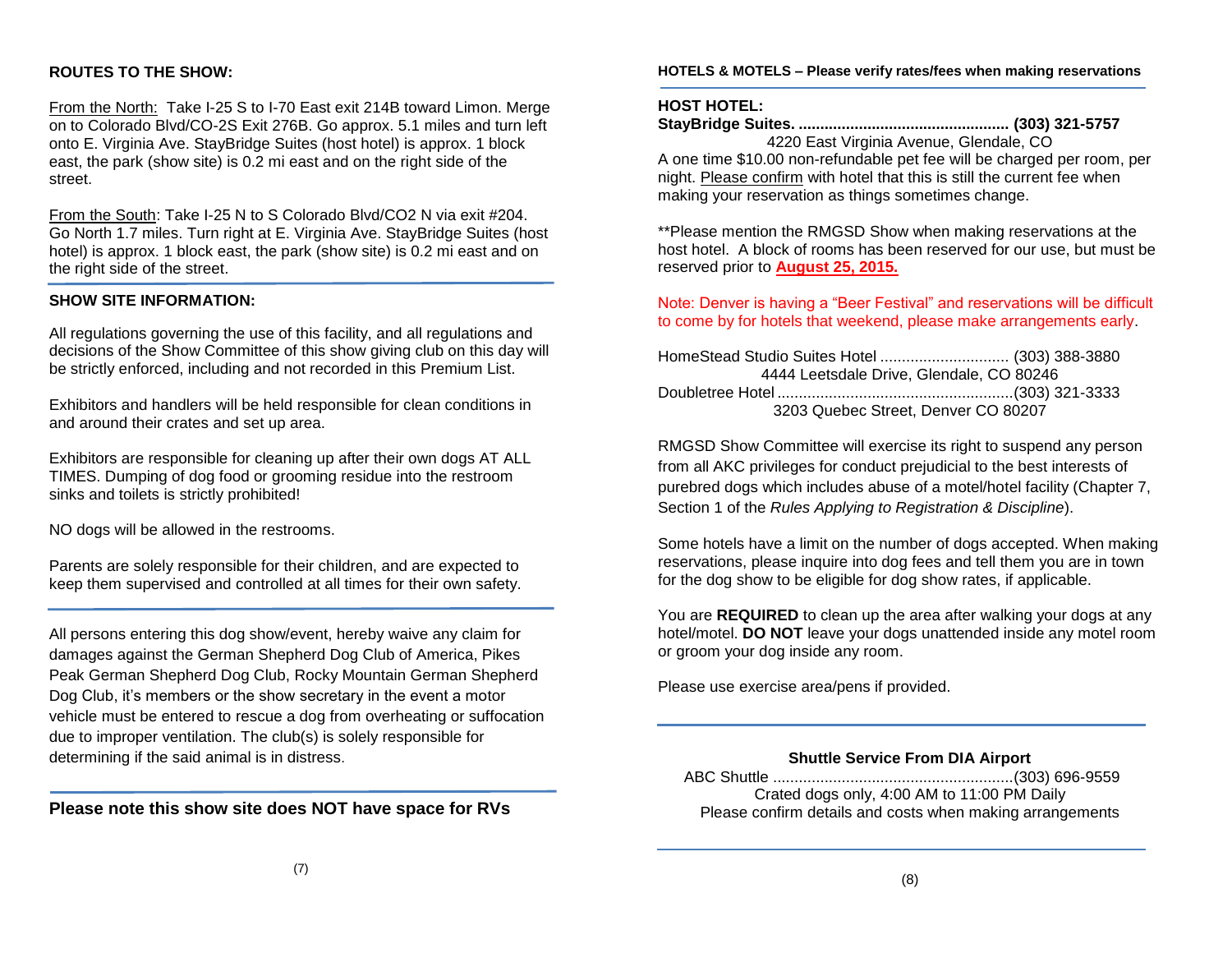#### *HOSPITALITY NIGHT*

**AWARDS/PRIZES continued… – Friday thru Sunday – RMGSDC/GSDCA**

*The Members of the RMGSDC would like to invite all attendees to our annual Hospitality Night.*

> *Saturday, September 26th Time will be announced at the show*

*Meet us at the host hotel for an evening of lively banter and socializing.*

*Food and drink will be provided by the members of the RMGSDC.*

*Come and enjoy a great evening with GSD fanciers and make new friends.*

*Saturday Lunch will be available on site between AM and PM shows Cost will be \$5.00*

#### **AWARDS/PRIZES – Saturday pm Show - PPGSD**

**BEST OF BREED**  Chair w/club logo Eukanuba Grooming Towel

**BEST OF OPPOSITE SEX TO BEST OF BREED** Towel set with embroidery

**BEST OF WINNERS** Shoulder bag with embroidery

**WINNERS DOG, W INNERS BITCH** Large towel with embroidery

**RESERVE WINNERS DOG, RESERVE WINNERS BITCH** Tote bag with embroidery

**BEST PUPPY** Tote bag with embroidery

**BEST OPPOSITE SEX PUPPY**  Tote bag with GSDCA patch

**Class First Place Winners** Tote bag with GSDCA patch

## **4-to-6 Beginner Puppy** SS Collar

Each entrant receives a ball

# *Embroidery by Char Wilson*

[kodrgsd@bresnan.net](mailto:kodrgsd@bresnan.net) 307 320-5589

Best of Breed Best of Opposite Sex Best of Winners Winners Dog, Winners Bitch Reserve Winners Dog, Reserve Winners Bitch Best Junior in Junior Showmanship Best Puppy Best Opposite Sex Puppy First in each class

Awards will be various Pet Items

#### In addition: Friday and Saturday am shows

- **Best of Breed:** The Rocky Mountain GSDC, Inc. specialty show Best of Breed winner's name will be engraved on a perpetual club award offered by Stuttgart German Shepherds. This award was generously donated by Inge & Emil Vyprachticky, Sandy & Jim Richards and Irene & Tom Hause. This award remains permanently in the possession of the Rocky Mountain GSDC, Inc.

## **The Pikes Peak German Shepherd Dog Club, Rocky Mountain German Shepherd Dog Club and The German Shepherd Dog Club of America appreciate the generosity of its trophy donors.**

Please note any trophy may be substituted with one of equal or greater value.

#### **RIBBON PRIZES WILL BE AS FOLLOWS – For All Shows**

| Best of Opposite Sex to Best of BreedRed & White Rosette |  |
|----------------------------------------------------------|--|
|                                                          |  |
|                                                          |  |
|                                                          |  |
|                                                          |  |
|                                                          |  |
|                                                          |  |
| Best Opposite Sex to Best PuppyLavender Rosette          |  |

| <b>Regular Classes</b> | <b>Non-regular Classes</b> |  |
|------------------------|----------------------------|--|
| First PrizeBlue        | First Prize Rose           |  |
| Second PrizeRed        | Second Prize Brown         |  |
| Third Prize.  Yellow   | Third Prize Lt Green       |  |
| Fourth Prize.  White   | Fourth Prize. Gray         |  |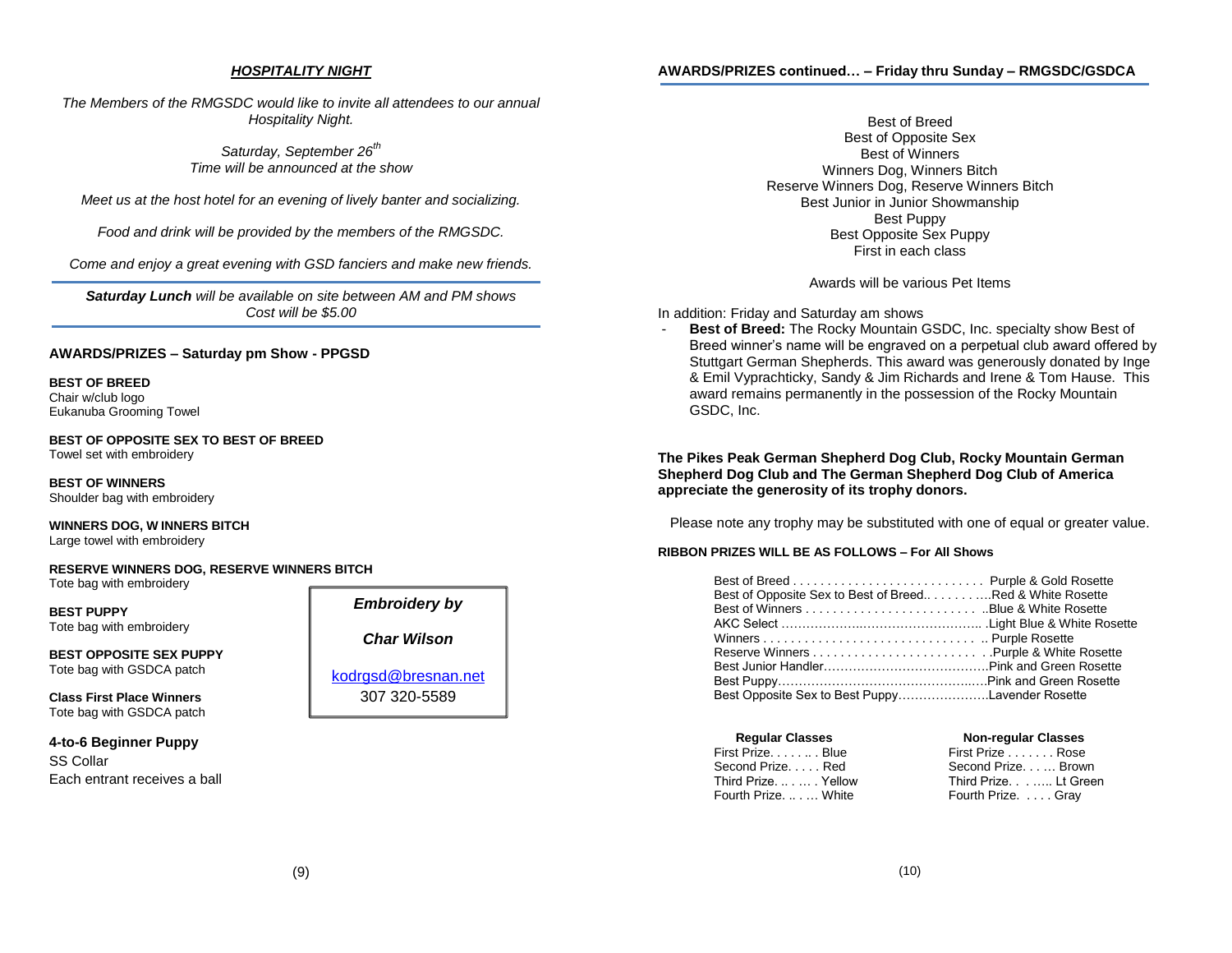## **REGULAR CLASSES**

The following classes will be provided for both dogs and bitches.

Puppy, 6 months & under 9 months Amateur Owner Handler Puppy, 9 months & under 12 months Bred-By-Exhibitor 12 months & under 15 Months American-Bred 15 months & under 18 Months **Communis** Open Novice

WINNERS

**BRED BY EXHIBITOR REQUIREMENTS:** All dogs entered in the Bred-By Class must be individually registered with the AKC, the person handling the dog must be a breeder of record and an owner or co-owner of the dog

#### **NON-REGULAR CLASSES – Involving Single Dog Entries**

**VETERAN DOG CLASS -** A class for Dogs seven ( 7 ) years and older

**VETERAN BITCH CLASS -** A class for Bitches seven ( 7 ) years and older Veteran classes will be divided by age for both dogs and bitches: 7 years and under 9 years 9 years and under 11 years 11 years and older

**BEST OF BREED COMPETITION:** Effective for all shows held on or after July 1, 1980, dogs which according to their owner's records have completed the requirements for a Championship after the Closing of Entries for this show, but whose Championships are unconfirmed, may be transferred from one of the Regular Classes to the Best of Breed or Variety Competition, provided this transfer is made by the Show Secretary at least onehour prior to the start of the judging at this show. (American Kennel Club Rule, Chapter 11, Section 6)

## **Effective January 1, 2010 CHAPTER 11, SECTION 1.**

No dog shall be exhibited in a licensed or member dog show, except for dogs entered in the Miscellaneous Class unless it is either individually registered in the AKC Stud Book, or individually registered with a foreign registry organization whose pedigrees are acceptable for AKC registration.

See http://www.akc.org/pdfs/rulebooks/RREGS3.pdf for complete detail of the rule change.

## **Junior Showmanship Classes**

**NOVICE JUNIOR CLASS -** For Boys and Girls at least 9 and under 12 years of age on the day of the show who at the time entries close, have not won three (3) first place awards, with competition present, in a Novice Class at a licensed or member show.

**NOVICE INTERMEDIATE CLASS -** For Boys and Girls at least 12 and under 15 years of age on the day of the show who at the time entries close, have not won three (3) first place awards, with competition present, in a Novice Class at a licensed or member show.

**NOVICE SENIOR CLASS -** For Boys and Girls at least 15 and under 18 years of age on the day of the show who at the time entries close, have not won three (3) first place awards, with competition present, in a Novice Class at a licensed or member show.

**OPEN JUNIOR CLASS -** For Boys and Girls at least 9 and under 12 years of age on the day of the show who at the time entries close, have won three (3) first place awards in a Novice Class at a licensed or member show, with competition present in the Novice Class.

**OPEN INTERMEDIATE CLASS -** For Boys and Girls at least 12 and under 15 years of age on the day of the show who at the time entries close, have won three (3) first place awards in a Novice Class at a licensed or member show, with competition present in the Novice Class.

**OPEN SENIOR CLASS -** For Boys and Girls at least 15 and under 18 years of age on the day of the show who at the time entries close, have won three (3) first place awards in a Novice Class at a licensed or member show, with competition present in the Novice Class.

**MASTER CLASS -** *(effective date of January 1, 2012)* For Boys and Girls at least 9 and under 18 years of age on the day of the show and who have won ten (10) first place wins in an Open Class, with competition to be eligible to enter the Limited Class Competition. The calendar for this class will be November 1-October 31 of the following year. All juniors meeting the criteria for this class are required to enter the Master Class and may change their entry the day of the show if entries have already closed. Once the eligibility time frame for that year has passed, all participants return to the Open Class to compete for the following year.

**NOTICE: Junior Handlers must include their AKC JUNIOR HANDLER NUMBER on each entry.** You may obtain your junior identification number by calling the AKC, Judges Education Department

Each dog exhibited in Junior Showmanship must be owned by the Junior Handler or by the Junior Handler's father, mother, brother, sister, uncle, aunt, grandfather or grandmother including the corresponding step and half relations or by a member of the Junior Handlers household.

Bitches in season are not eligible to be shown in Junior Showmanship Classes.

At a Specialty show, each dog must be of the breed for which the show is held.

A dog that has been rejected - dismissed or excused by the veterinarian for the protection of the other dogs at the show or for the protection of the dog excused, may not be handled in Junior Showmanship.

Each dog handled in a regular Junior Showmanship Class must be entered and shown in one of the breed classes at the show, or must be entered for Junior Showmanship only. However, a dog that must be withdrawn for good and sufficient reason, such as a bitch in season or a veterinarian's excuse may be replaced by another dog meeting the same ownership requirements. Such substitution must be requested in writing stating the reason for the substitution and must be accompanied by an official AKC entry form.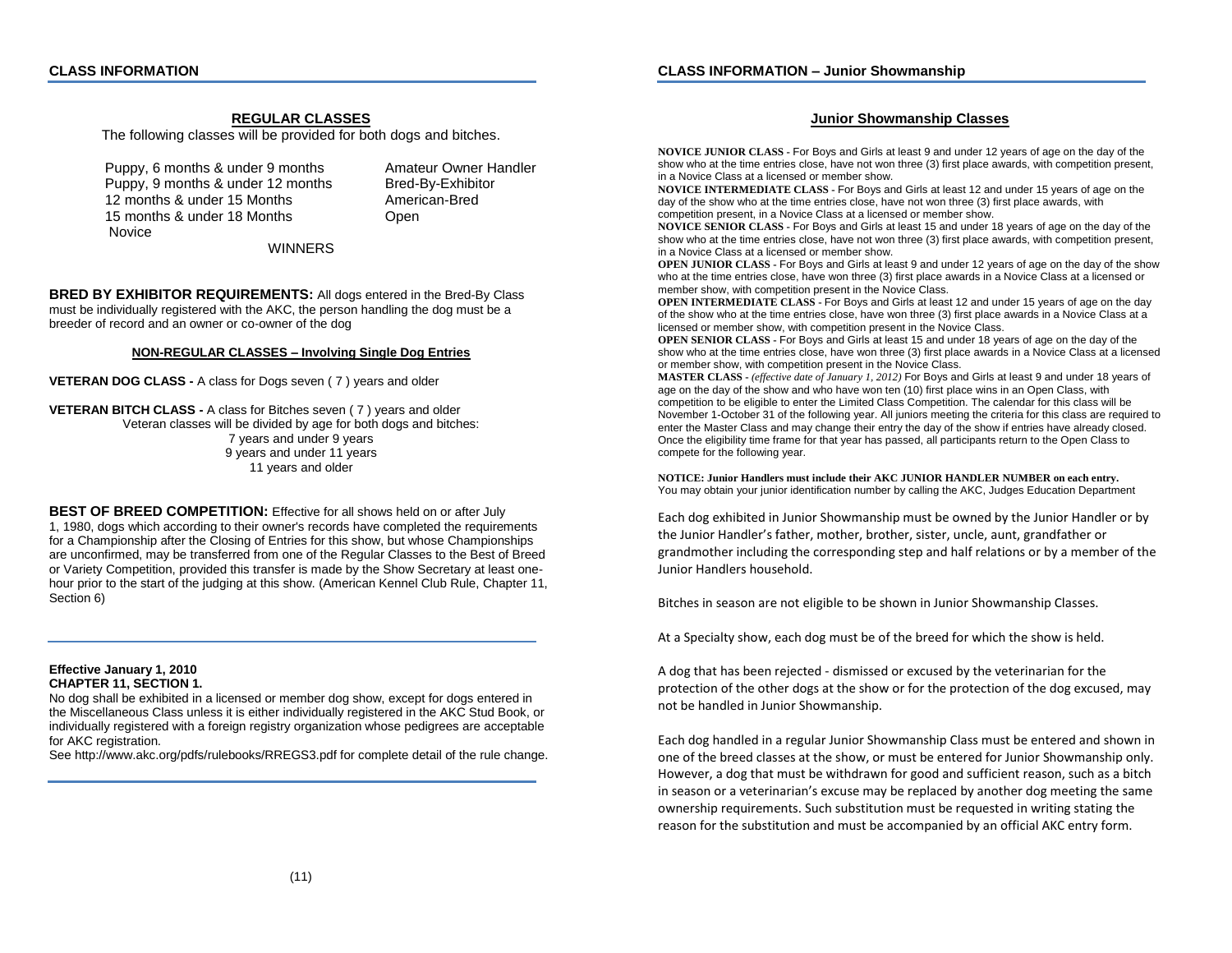## **CLASS INFORMATION 4-to-6 Month Beginner Puppy**

## **Saturday pm show only Saturday pm show only Judge: Jerry Guzman**

## **Class – 4-6 month Beginner Puppy**

- The Four-to-Six Month Puppy competition shall be for dogs that are four months of age and over but under six months on the day of the event.
- AKC registration number or an AKC litter number will be required for entries of an AKC recognized breed as listed in Chapter 3, Section 1 of the *Rules Applying to Dog Shows*.
- A foreign born dog may enter this class if they are registered in the country of origin.
- All entrants are to be vaccinated (including rabies) in accordance with their veterinarian's protocol.
- Professional handlers are not permitted to exhibit in this class. *Professional handlers are defined as any person who belongs or has belonged to a professional handlers' organization, distributed rate cards, or otherwise advertised or represented themselves as handling dogs for pay.*
- Class will not be divided by sex

## **Awards**

Rosettes for Best Four-to-Six Month Puppy in Show – Pink & Green Best of Opposite Sex - Lavender Best Four-to-Six Month Puppy – SS Collar Each entrant will receive a ball

## PLEASE BE RESPONSIBLE

Help keep our show grounds, local motel rooms and areas clean! Exercise dogs in designated areas only, and clean up after them! Use outdoor waste cans for disposal of all dog waste. The future of our sport is in your hands. We want to be invited back to our show site. We thank you in advance for your cooperation!

Rocky Mountain German Shepherd Dog Club will provide a Dog Show Tour (Dog shows tours help spectators understand the classes, ring procedure, championship points system, dog show etiquette, and promotes the sport of purebred dogs) to interested parties.

This tour will be held on Saturday 1 hour prior to the start of the first show.

Please contact Beth Reynolds she can sign you up for our Tour.

[Beth.reynolds@rmgsdc.org](mailto:Beth.reynolds@rmgsdc.org)

Join us on Friday - September 25th for

## **Canine Good Citizen Test**

brought to you by the Pikes Peak German Shepherd Dog Club **Open to All Breeds**

**Contact – Lisa Bowman – [lbowman911@gmail.com](mailto:lbowman911@gmail.com)**

**Time – 2:00 to 6:00 pm at the show site**

**Evaluator: Kathy Howse**

**What you need: A 6 foot leash Well fitting buckle or slip collar (leather, fabric or chain) Grooming Brush**

**Cost is \$20.00 per dog**